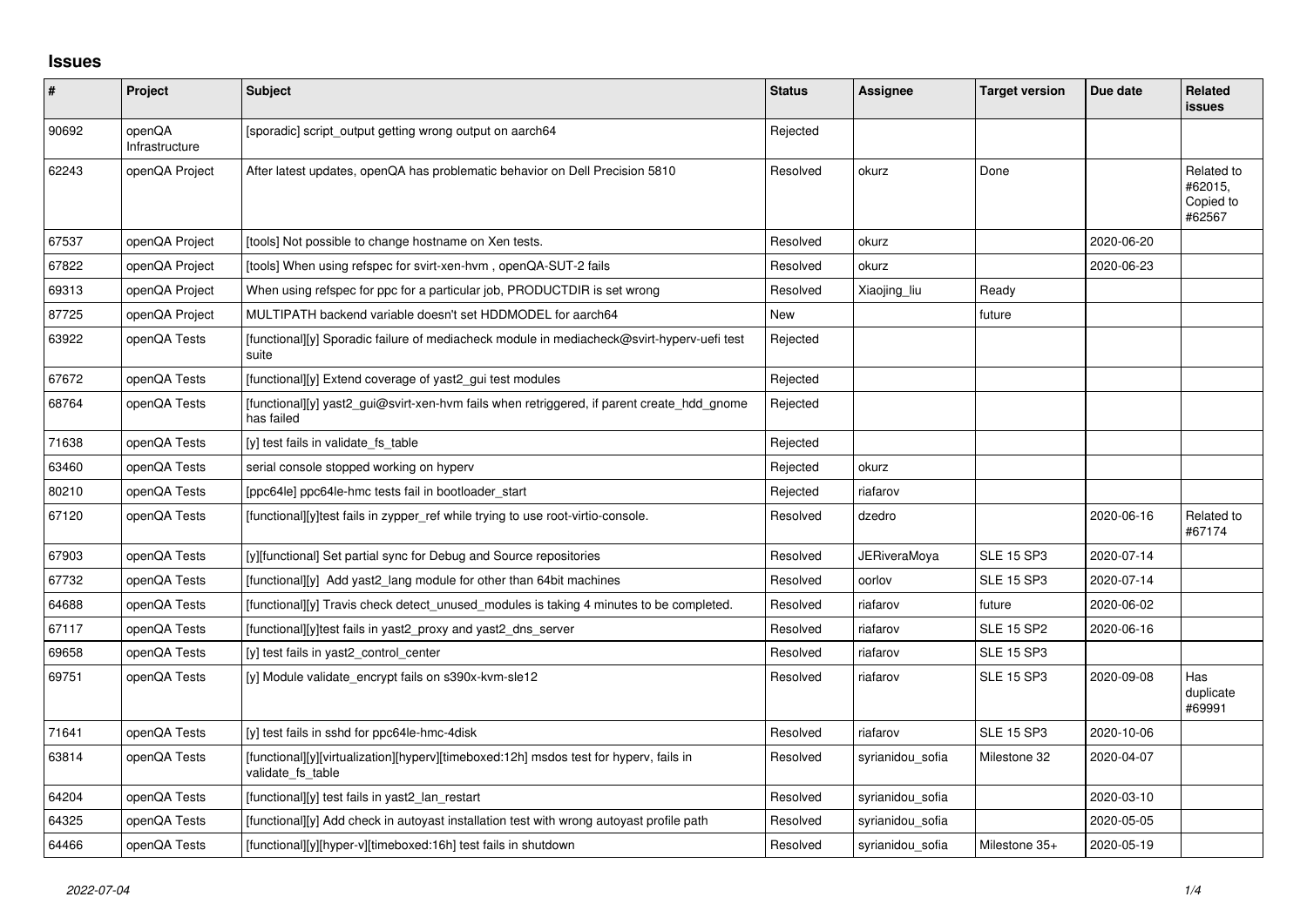| $\sharp$ | Project      | Subject                                                                            | <b>Status</b> | Assignee            | <b>Target version</b> | Due date   | Related<br>issues                                                                                  |
|----------|--------------|------------------------------------------------------------------------------------|---------------|---------------------|-----------------------|------------|----------------------------------------------------------------------------------------------------|
| 71653    | openQA Tests | [y][timeboxed:20h] Investigate sporadic failure in prepare_test_data               | Resolved      | syrianidou_sofia    | <b>SLE 15 SP3</b>     | 2020-10-06 |                                                                                                    |
| 69754    | openQA Tests | [y][u] tests fail in bootloader_start for ppc64le - PowerVM workers not available  | Resolved      | szarate             | <b>SLE 15 SP3</b>     |            | Related to<br>#69406,<br>Related to<br>#68980,<br>Related to<br>#68977, Has<br>duplicate<br>#70474 |
| 67534    | openQA Tests | [functional][y] Change yast2_lan hostname validation                               | Resolved      | ybonatakis          | <b>SLE 15 SP2</b>     | 2020-06-30 |                                                                                                    |
| 72184    | openQA Tests | [virtualization][y] Select_console fails sporadically for svirt-xen-hvm            | New           |                     | future                |            |                                                                                                    |
| 73093    | qe-yast      | [y] test fails in installation                                                     | Rejected      |                     |                       |            |                                                                                                    |
| 91677    | qe-yast      | [sporadic] test fails in validate_fs_table                                         | Rejected      |                     | <b>SLE 15 SP3</b>     |            | Related to<br>#91755                                                                               |
| 92242    | qe-yast      | Create the conditions for libyui tests on textmode running system                  | Rejected      |                     |                       |            |                                                                                                    |
| 97229    | qe-yast      | Create workaround for s390x polkit unexpected popup                                | Rejected      |                     | Current               |            |                                                                                                    |
| 97328    | qe-yast      | test fails in yast2_lan_restart_*                                                  | Rejected      |                     |                       |            |                                                                                                    |
| 99261    | qe-yast      | [sporadic] s390x tests fail in first_boot and boot_to_desktop                      | Rejected      |                     | Current               |            |                                                                                                    |
| 99351    | qe-yast      | test fails in firstboot_finish_setup                                               | Rejected      |                     | Current               |            |                                                                                                    |
| 99354    | qe-yast      | test fails in root_simple_pwd                                                      | Rejected      |                     | Current               |            |                                                                                                    |
| 101163   | qe-yast      | test fails in yast2_lan_restart_vlan                                               | Rejected      |                     | Current               |            |                                                                                                    |
| 73096    | qe-yast      | [sporadic] msdos test fails in validate_fs_table                                   | Rejected      | JRivrain            | <b>SLE 15 SP3</b>     |            |                                                                                                    |
| 80212    | qe-yast      | Adjust cryptlvm scenario for the UI changes in the Expert Partitioner              | Rejected      | riafarov            | <b>SLE 15 SP3</b>     |            |                                                                                                    |
| 80220    | qe-yast      | test choses wrong product for installation                                         | Rejected      | riafarov            | <b>SLE 15 SP3</b>     |            |                                                                                                    |
| 81248    | qe-yast      | test fails in snapshots_small_root on aarch64                                      | Rejected      | riafarov            | <b>SLE 15 SP3</b>     |            |                                                                                                    |
| 91136    | qe-yast      | Textmode test suite fails for s390x-kvm                                            | Rejected      | riafarov            | <b>SLE 15 SP3</b>     |            |                                                                                                    |
| 102638   | qe-yast      | Investigate black screen between lockscreen                                        | Closed        | dzedro              | Current               |            |                                                                                                    |
| 97325    | qe-yast      | Collect logs in autoyast_reinstall when failing detecting disk after installation  | Closed        | geor                | Current               |            |                                                                                                    |
| 97766    | qe-yast      | Adapt the order of activation for ZFCP with client for libyui-rest-api             | Closed        | geor                | Current               |            | Related to<br>#98811                                                                               |
| 71116    | qe-yast      | [y] Add OpenQA test for OneClickInstall                                            | Closed        | JERiveraMoya        | <b>SLE 15 SP3</b>     |            |                                                                                                    |
| 75424    | qe-yast      | [sporadic] test fails in force_scheduled_tasks                                     | Closed        | <b>JERiveraMoya</b> | <b>SLE 15 SP3</b>     |            |                                                                                                    |
| 80272    | qe-yast      | Adapt yast2_expert_partitioner (before: yast2_storage_ng) in ppc64le to use libyui | Closed        | <b>JERiveraMoya</b> | <b>SLE 15 SP3</b>     |            | Blocked by<br>#80840                                                                               |
| 93029    | qe-yast      | Implement test module for Product selection using LibyuiClient in YaST Job Group   | Closed        | <b>JERiveraMoya</b> | <b>SLE 15 SP3</b>     |            |                                                                                                    |
| 95392    | qe-yast      | Expand functionality of prepare_profile module                                     | Closed        | <b>JERiveraMoya</b> | Current               |            |                                                                                                    |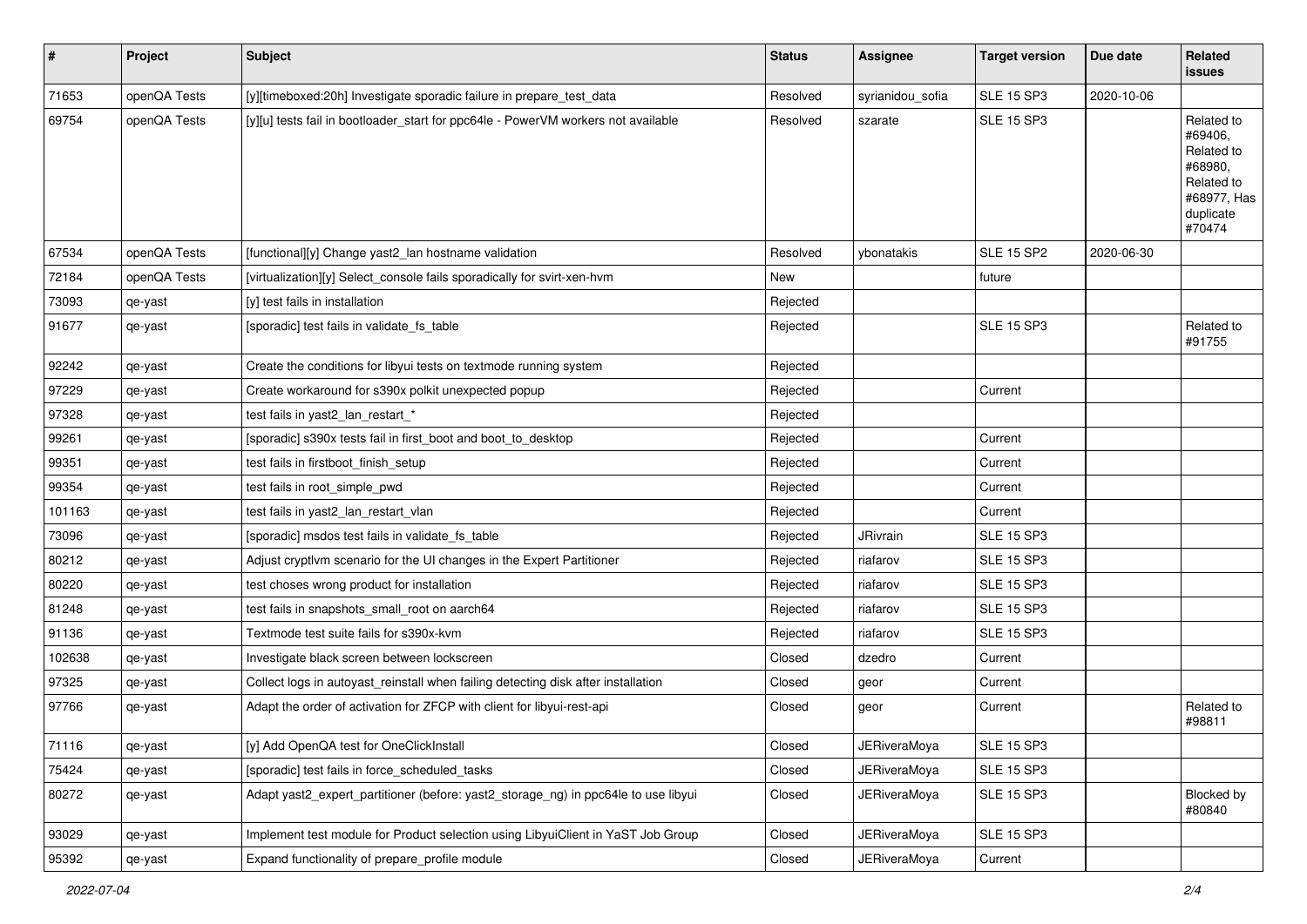| $\sharp$ | Project | <b>Subject</b>                                                                                          | <b>Status</b> | Assignee            | <b>Target version</b> | Due date   | Related<br>issues                             |
|----------|---------|---------------------------------------------------------------------------------------------------------|---------------|---------------------|-----------------------|------------|-----------------------------------------------|
| 97319    | qe-yast | tests fail for ppc installation at different points                                                     | Closed        | <b>JERiveraMoya</b> | Current               |            |                                               |
| 97331    | qe-yast | [timebox: 24h] Investigate failure in rebootmgr                                                         | Closed        | <b>JERiveraMoya</b> | Current               |            | Related to<br>#98832                          |
| 97760    | qe-yast | Rewrite workaround for scrolling for bsc#1189550                                                        | Closed        | <b>JERiveraMoya</b> | Current               |            |                                               |
| 102515   | qe-yast | validate_self_update greps only in /var/log/y2log and misses compressed logs                            | Closed        | <b>JERiveraMoya</b> | Current               |            |                                               |
| 73471    | qe-yast | Enable yast2 firstboot in textmode                                                                      | Closed        | JRivrain            | <b>SLE 15 SP3</b>     |            |                                               |
| 73474    | qe-yast | Add more modules to yast2 firstboot                                                                     | Closed        | JRivrain            | <b>SLE 15 SP3</b>     |            |                                               |
| 73477    | qe-yast | Modify firstboot configuration for yast2_firstboot_custom                                               | Closed        | JRivrain            | <b>SLE 15 SP3</b>     |            |                                               |
| 80206    | qe-yast | Adjust msdos scenario for the UI changes in the Expert Partitioner                                      | Closed        | JRivrain            | <b>SLE 15 SP3</b>     |            |                                               |
| 93641    | qe-yast | Create schedules for opensuse test suites                                                               | Closed        | JRivrain            | <b>SLE 15 SP3</b>     |            | Related to<br>#94069,<br>Related to<br>#92479 |
| 87646    | qe-yast | Create autoyast test using btrfs quota limit                                                            | Closed        | oorlov              | <b>SLE 15 SP3</b>     |            |                                               |
| 97316    | qe-yast | test fails in releasenotes_origin                                                                       | Closed        | rainerkoenig        | Current               | 2021-09-23 |                                               |
| 73363    | qe-yast | sporadic failure for btrfs_libstorage-ng@64bit-ipmi                                                     | Closed        | riafarov            | <b>SLE 15 SP3</b>     |            |                                               |
| 73642    | qe-yast | Modify allmodules+allpatterns+registration test suite                                                   | Closed        | riafarov            | <b>SLE 15 SP3</b>     |            | Related to<br>#73645                          |
| 80204    | qe-yast | Adjust lvm+resize_root scenario for the UI changes in the Expert Partitioner                            | Closed        | riafarov            | <b>SLE 15 SP3</b>     |            |                                               |
| 80276    | qe-yast | [sporadic][timeboxed:12h] autoyast_reinstall@s390x-kvm-sle12 fails in installation                      | Closed        | riafarov            | <b>SLE 15 SP3</b>     |            |                                               |
| 89932    | qe-yast | [sporadic] stabilize partitioning_firstdisk                                                             | Closed        | riafarov            | <b>SLE 15 SP3</b>     |            |                                               |
| 91130    | qe-yast | Use libyui for btrfs_libstorage-ng ipmi and zVM                                                         | Closed        | riafarov            | <b>SLE 15 SP3</b>     |            |                                               |
| 91350    | qe-yast | [timeboxed:16h][sporadic] test fails in verify_undelete_snapshots                                       | Closed        | riafarov            | <b>SLE 15 SP3</b>     |            |                                               |
| 76888    | qe-yast | Unit test for yast2-metapackage-handler OneClickInstallWorkerFunction.rb (part II)                      | Closed        | syrianidou_sofia    | <b>SLE 15 SP3</b>     |            |                                               |
| 88480    | qe-yast | [sporadic] boot_encrypt doesn't unlock encrypted disk for cryptlvm@ppc64le                              | Closed        | syrianidou_sofia    | <b>SLE 15 SP3</b>     |            |                                               |
| 93032    | qe-yast | Use accept_license module with libyui-rest-api in all test suites in YaST, TW and Leap 15<br>Job Groups | Closed        | syrianidou_sofia    | <b>SLE 15 SP3</b>     |            |                                               |
| 93411    | qe-yast | Create test cases for Language, Keyboard and Product Selection                                          | Closed        | syrianidou_sofia    | <b>SLE 15 SP3</b>     |            |                                               |
| 95542    | qe-yast | test fails in yast2_kdump                                                                               | Closed        | syrianidou_sofia    | Current               |            |                                               |
| 95551    | qe-yast | autologin_yast test fails in first_boot                                                                 | Closed        | syrianidou_sofia    | Current               |            |                                               |
| 97709    | qe-yast | [sporadic] accept_timezone_configuration fails to navigate next screen                                  | Closed        | syrianidou_sofia    | Current               |            |                                               |
| 76885    | qe-yast | Unit test for yast2-metapackage-handler OneClickInstallWorkerFunction.rb (part I)                       | Resolved      | oorlov              | <b>SLE 15 SP3</b>     |            |                                               |
| 81310    | qe-yast | [sporadic][timeboxed:10h] test fails in mediacheck on svirt uefi                                        | Resolved      | oorlov              | future                |            |                                               |
| 91830    | qe-yast | Investigate if a change of DH version for TLS negotiation can fix 'remote_controller' module            | Resolved      | oorlov              | <b>SLE 15 SP3</b>     |            |                                               |